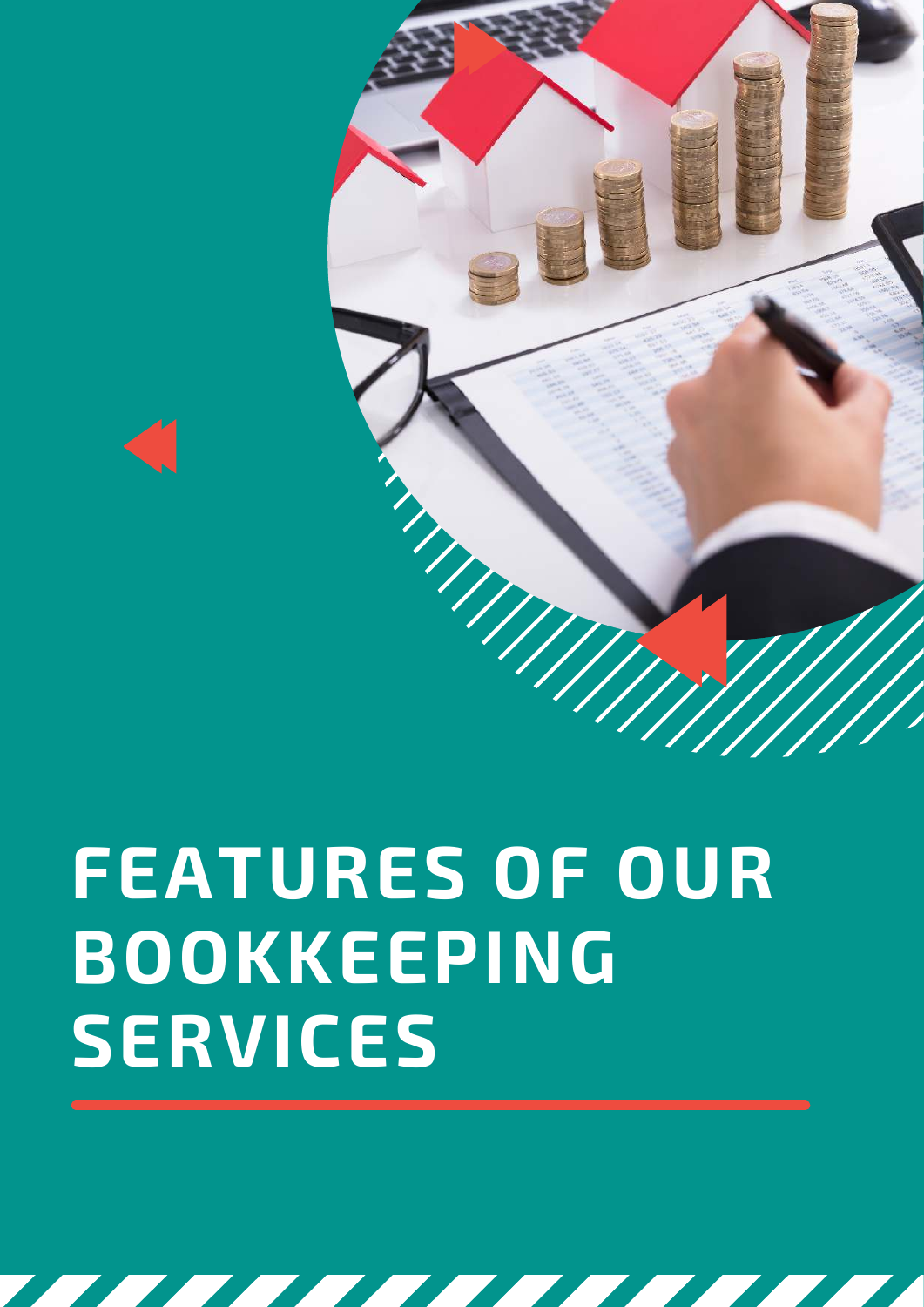# 01

# Accounting Services

Maintaining a full-fleshed accounting department is a costly affair both in terms of time and money. So let us do your accounting for you, while you grow your business.

#### 02

#### Secretarial Compliance

Every business is at least governed by various tax laws like the Income Tax, GST, Companies Act if not Partnership Act, and many more like labor laws, property act, etc. Having to comply with these numerous laws on regular basic could be challenging. Leave this compliance work to us.

#### GST Return Filing 03

All the GST return filing services by us be it invoice furnishing IFF return, GSTR1, GSTR3 or annual return as per GSTR9 and the reconciliation thereof. Leave your GST compliance task to with these numerous laws on regular basic could be<br>challenging. Leave this compliance work to us.<br>**ST Return Filing**<br>All the GST return filing services by us be it invoice furnishing<br>IFF return, GSTR1, GSTR3 or annual retu

## 04

#### Payroll Management

Managing your staff ledger and the responsibilities thereof complying with the labor laws on your behalf. We also provide the resulting TDS compliance services.

## 05

#### Income Tax Return Filing

Providing you with a complete range of IT advise we offer you timely ITR filing along with any revision and rectification needed to be made in the future. Our focus is to get you the best tax planning practice in the market.

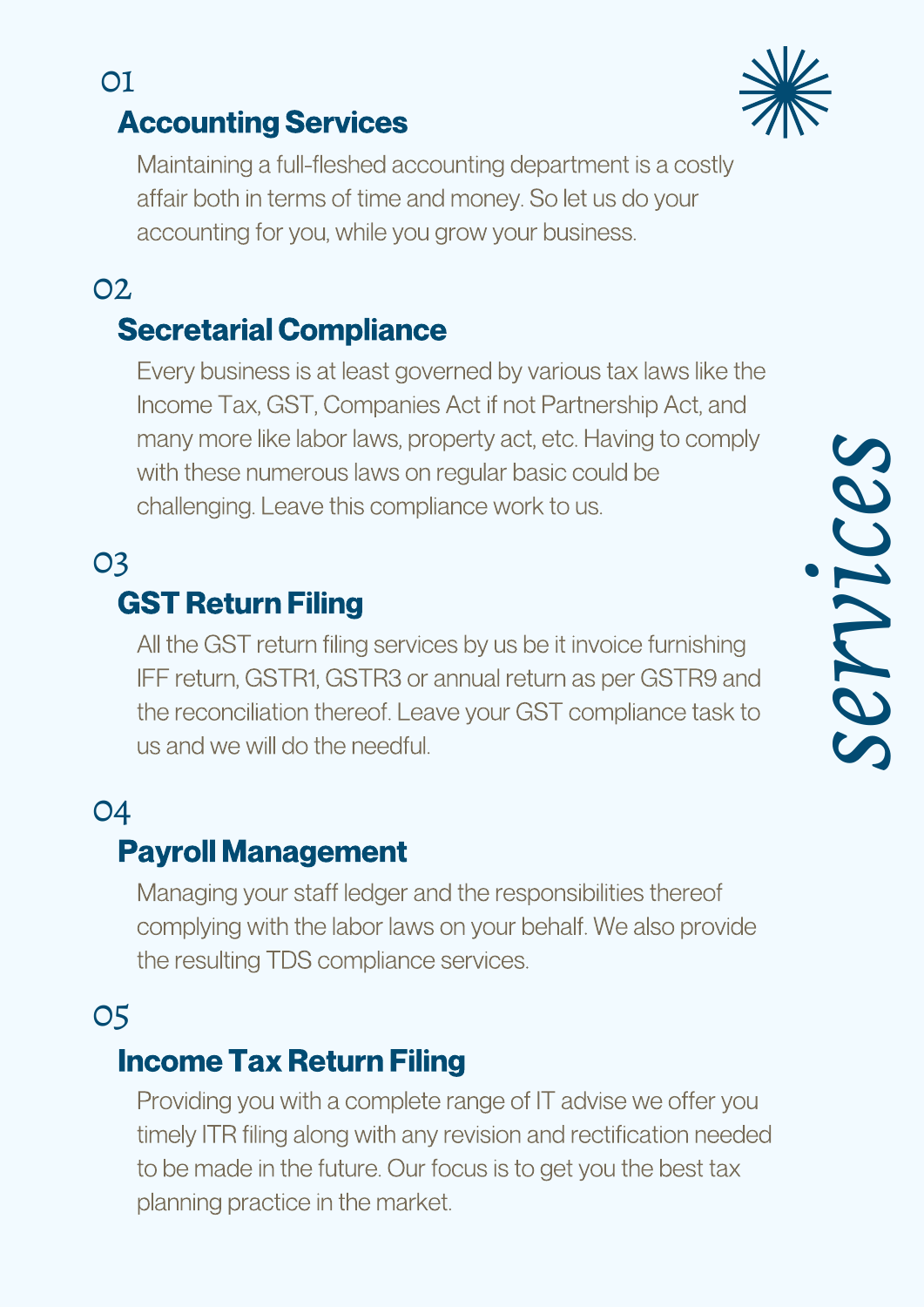



This business is part of Zencraft Consultancy Private Limited. Apart from Outsourcing of accounting services, it is into other businesses like domestic accounting and compliance, business advisory, web designing and digital marketing.